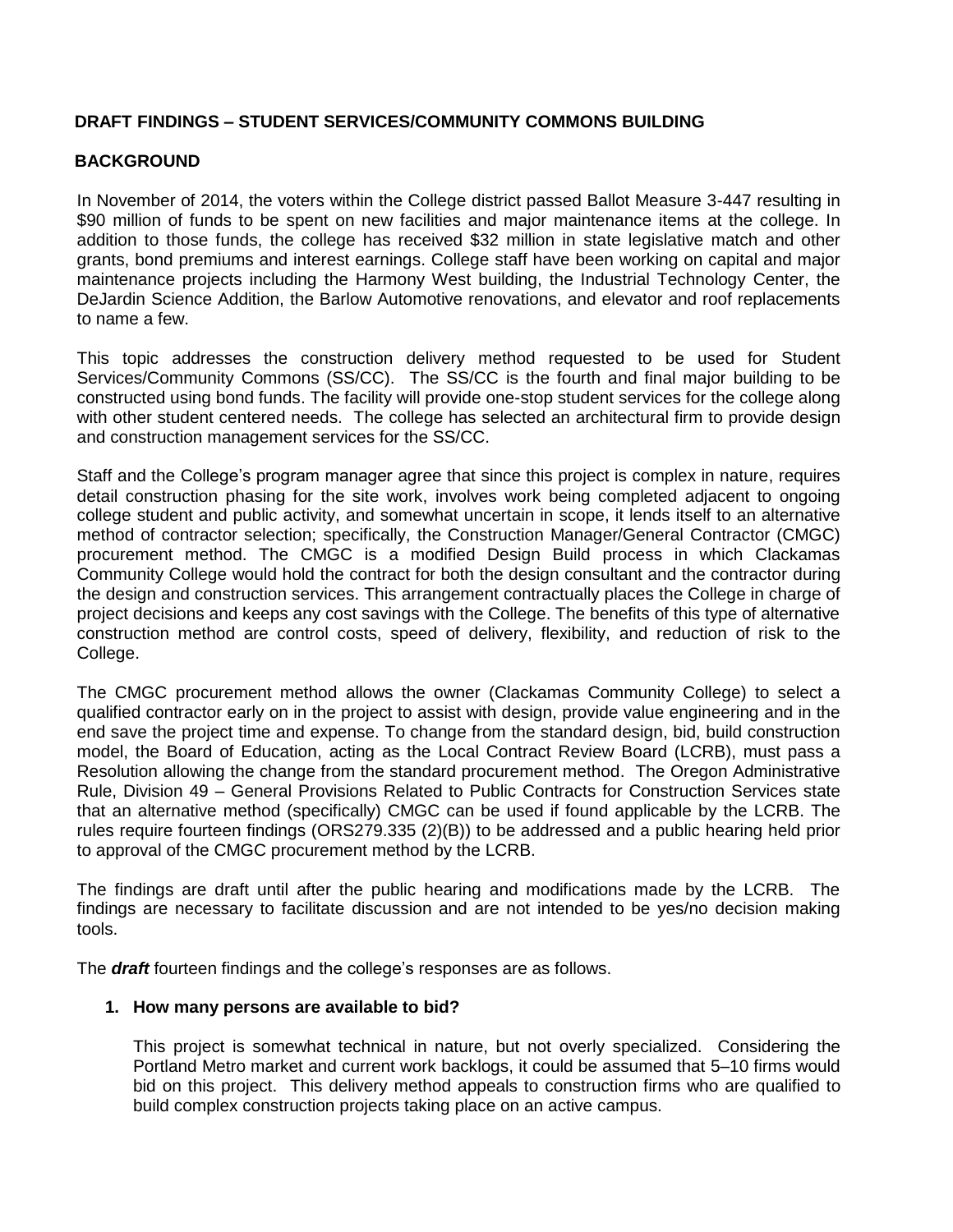## **2. Construction budget and projected operating costs for the completed public improvement.**

The estimated construction budget for the SS/CC project is \$15 million (\$13 million for the SSCC and \$2 million for the Community Center refresh). The operating cost of the building is roughly estimated at \$50,000 per year and includes utilities and maintenance/custodial personnel.

## **3. Public benefits that may result from granting the exemption.**

Public benefits resulting from the CMGC method may include reduced cost from the selected contractor's value engineering and added flexibility of the currently very tight project schedule to complete the project. The target completion date is spring/summer 2021. The CMGC method will help staff and consultants to better determine and manage project scope and costs estimates early in the project ensuring that the overall project schedule and budget is met.

#### **4. Whether value engineering techniques may decrease the cost.**

CMGC will add a value engineering component to the project. Bringing an experienced contractor on board early in the design phase to identify cost saving opportunities and design modifications will certainly reduce costs. The CMGC selection will focus on the proposing firm's skill in providing cost management and cost reduction solutions.

## **5. The cost and availability of specialized expertise that is necessary for the public improvement.**

Designing for and constructing educational facility as this project can be a specialized field requiring expertise in facilities of varying components. The current climate for construction appears high based on preliminary review by staff and CCC program manager. A CMGC can address costs early on in the design process and the design and/or scope can be modified to meet financial constraints. In addition, they can advise on material selection and provide recommendations on materials that are cost effective and steer the team away from expensive materials or material shortages. This will save project costs and reduce schedule risk for the construction of this project.

## 6. **Likely increases in public safety**.

Utilization of the CMGC method with an experienced contractor should result in safety issues being addressed both during design and construction and long term use of the completed facility. In addition, this facility will be constructed during some occupancy when staff, students and visitors are present. Using the CMGC model will allow a very detailed safety plan not only for the construction materials and workers, but the circulation of students, staff and visitors.

#### 7. **Whether the exemption may reduce risk to the contracting agency or the public.**

The CMGC method will reduce risk to the College by providing accurate cost estimating and allow the College flexibility to modify the project scope and budget as deemed necessary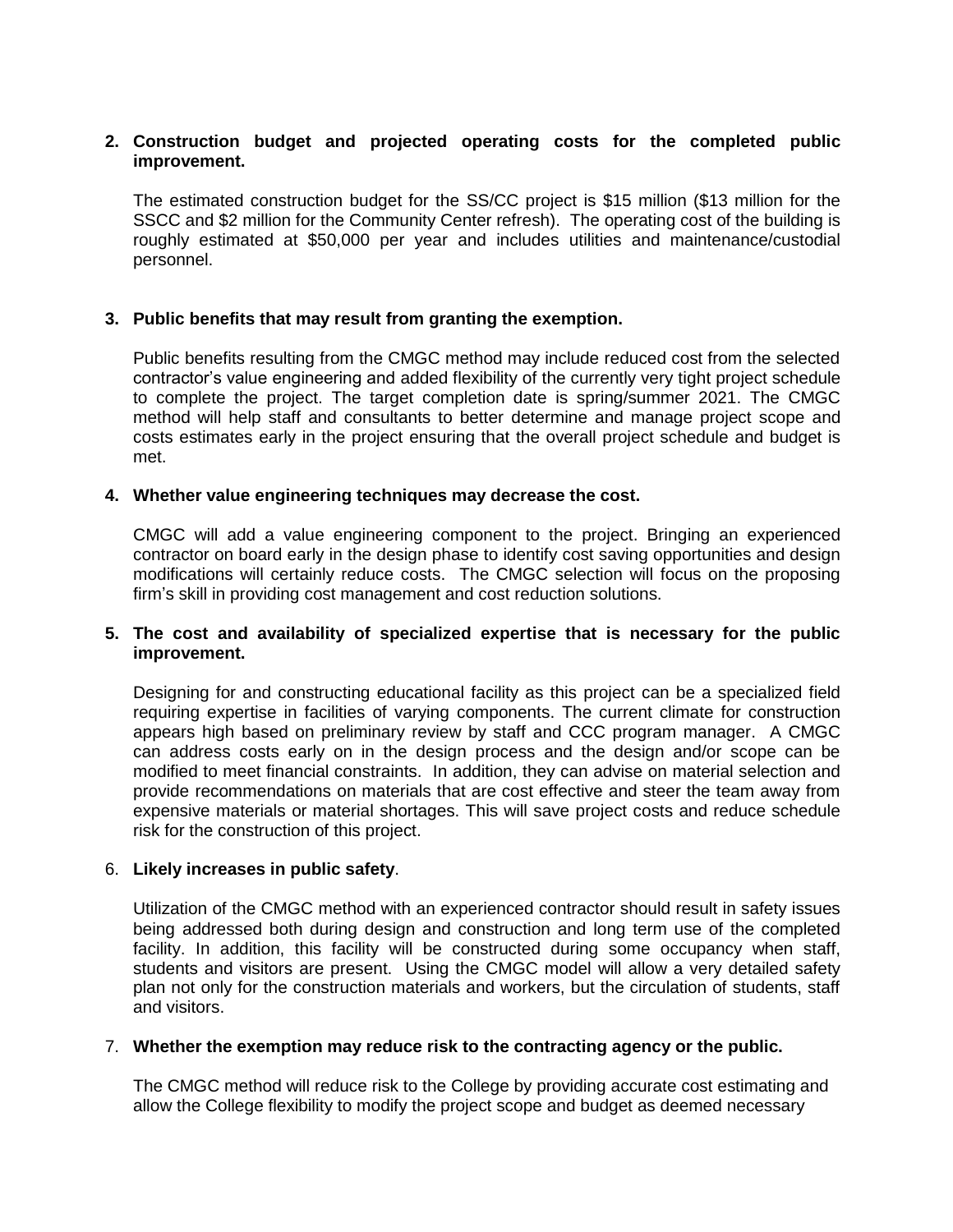prior to construction. Additionally, the CMGC will advise on issues that impact schedule and manage the construction and material selection which reduces the schedule risk.

## **8. Whether the exemption will affect the sources of funding for the public improvement.**

The exemption will not affect the source of the funding for the SS/CC project. The \$15 million-dollar project is funded using 2014 Bond proceeds and \$8 million in legislative state match.

## **9. Whether granting the exemption will "better enable" the contracting agency to control the impact of market conditions on the costs and time necessary to complete the improvements.**

The CMGC process will allow the contractor to procure/order items with long lead times such as difficult to obtain materials and finishes and obtain competitive pricing on other project related materials. In addition, having the contractor on board early in the project will allow them to better prepare for the construction and maximize scheduling, thereby meeting the desired time limits.

## **10. Whether granting the exemption will "better enable" the contracting agency to address the "size and technical complexity" of the project.**

An experienced CMGC contractor will have the opportunity to coordinate with design professionals regarding the technical aspects of the project throughout the designing phases.

#### **11. Whether the public improvement involves new construction or renovates or remodels an existing structure.**

The SS/CC Building project is considered new construction with funds set aside for the refresh of the existing Bill Broad Community Center.

#### **12. Whether the public improvement will be occupied or unoccupied during construction.**

The existing Bill Broad Community Center will be occupied during the construction of the SS/CC which will be unoccupied until complete. The "refresh" component of the Community Center will occur while the facility is occupied.

#### **13. Whether the public improvement will require a single phase or multiple phases of construction work.**

It is unknown at this time how the project will be phased. As the architects begin to process design elements, the phasing will be addressed.

**14. Whether the contracting agency has, or has retained under contract, and will use, personnel, staff and lawyers that have expertise in the alternative contracting matters to assist in developing the alternative contracting method and to negotiate administer and enforce the public improvement contract.**